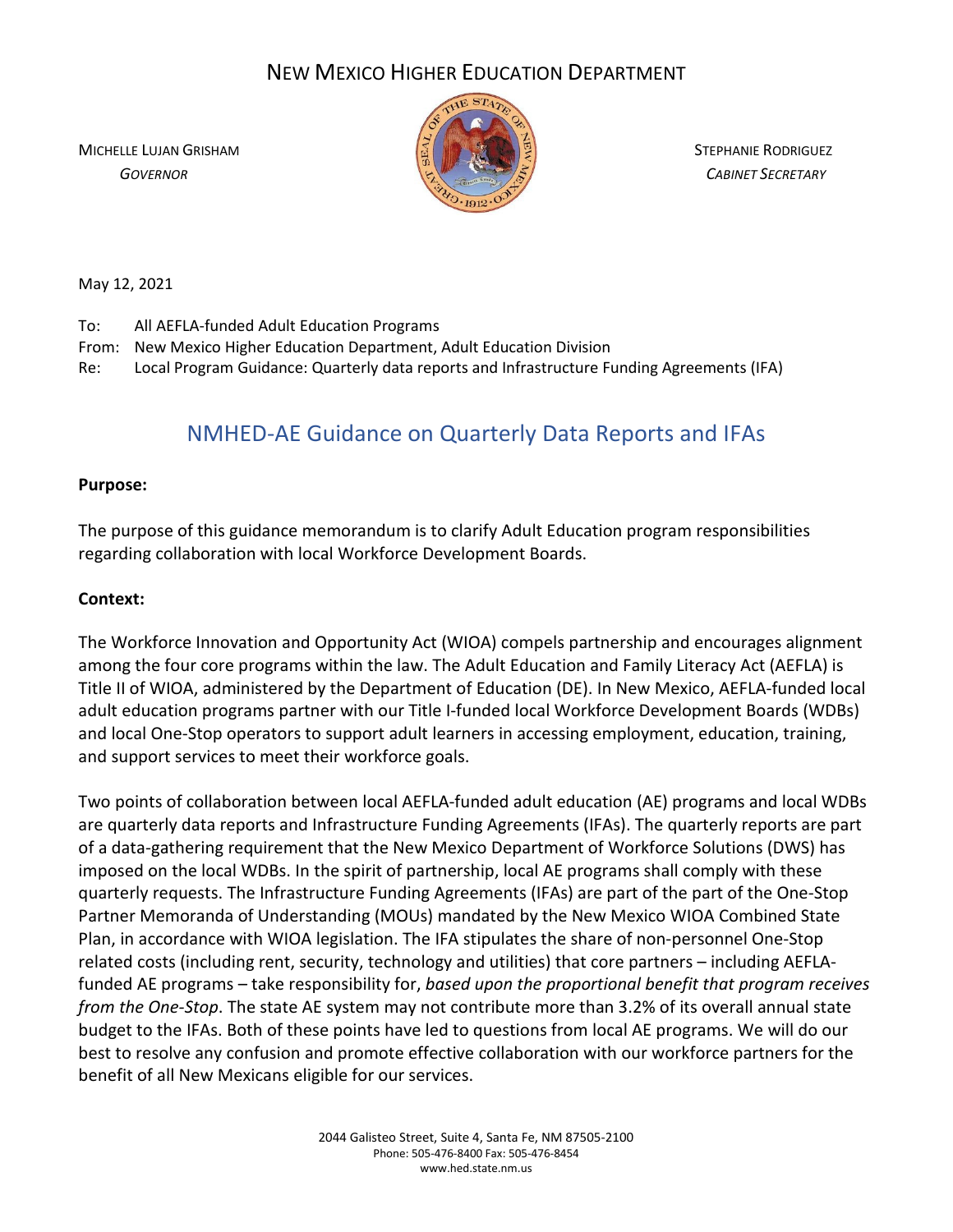# **NMHED-AE Guidance:**

### Quarterly Data Reporting

- $\triangle$  AEFLA-funded AE programs may be asked by local WDBs for data on a quarterly basis. To date, the data requested has been difficult for local programs to pull from LACES. State Adult Education Director Amber Gallup Rodriguez has met with Mr. Margarito Aragón, WIOA Operations and Performance Manager, to discuss what AE data is useful to the local WDBs, consistent with the data provided other Title partners, and able to be pulled more easily from the AE LACES database. They reached the following agreement concerning data that AE programs will provide to local WDBs:
	- $\circ$  When asked to provide the number of students enrolled in the preceding quarter (3) months), AE programs will provide the *total* number of students who have been provided any instructional or testing services in that quarter.
	- $\circ$  When asked to provide the number of students "exited" in the preceding quarter, please understand that the WDB knows that students are not counted as "exited" from our programs until they have been out for 90 days, and then their exit is backdated to the last time they received services/attended class. The same is true for the workforce system. Therefore, it is understood that when the number of "exited" students is asked for, the WDB is referring to the quarter before the quarter that the report is for; for example, if the quarterly report you have received is for the quarter that encompasses January, February, and March, then the requested number of "exited" students should be pulled from the quarter that encompasses October, November, and December.
	- o If/when asked to provide the number of "carryover" students, AE programs will not provide this data, as it is not applicable to our context and data tracking system. AE programs can reinforce this by indicating "N/A" in response to this question.

# MOUs and Infrastructure Funding Agreements

- $\cdot \cdot$  It is the responsibility of the WDBs to approach local AE programs concerning the One-Stop Partner Memorandum of Understanding (MOU) and the associated Infrastructure Funding Agreement (IFA). When approached, AE programs should partner with the One-Stop to participate in the MOU and, when requested, negotiate an IFA, as required by the New Mexico WIOA Combined State Plan and WIOA legislation.
- However, the AE program *must contact* the AE state office staff *before* signing an MOU and/or an IFA. This is because state office staff must be aware of the nature of these MOUs and agreements and carefully track overall AE contribution to One-Stop infrastructure, so that it does not exceed the 3.2% cap. In addition, state office staff wish to advocate for local AE programs and work collaboratively to determine an equitable and proportional benefit of the one-stop to the local AE program.
- Be aware that if a local workforce area is unable to achieve an agreement within 90 days of the beginning of each fiscal year, July 1, then the law requires the establishment of a State Funding Mechanism (SFM) to decide a one-stop partner's portion of the funds. In order to avoid this eventuality, *please contact the AE state office staff immediately upon beginning the negotiation of an MOU and/or IFA*.